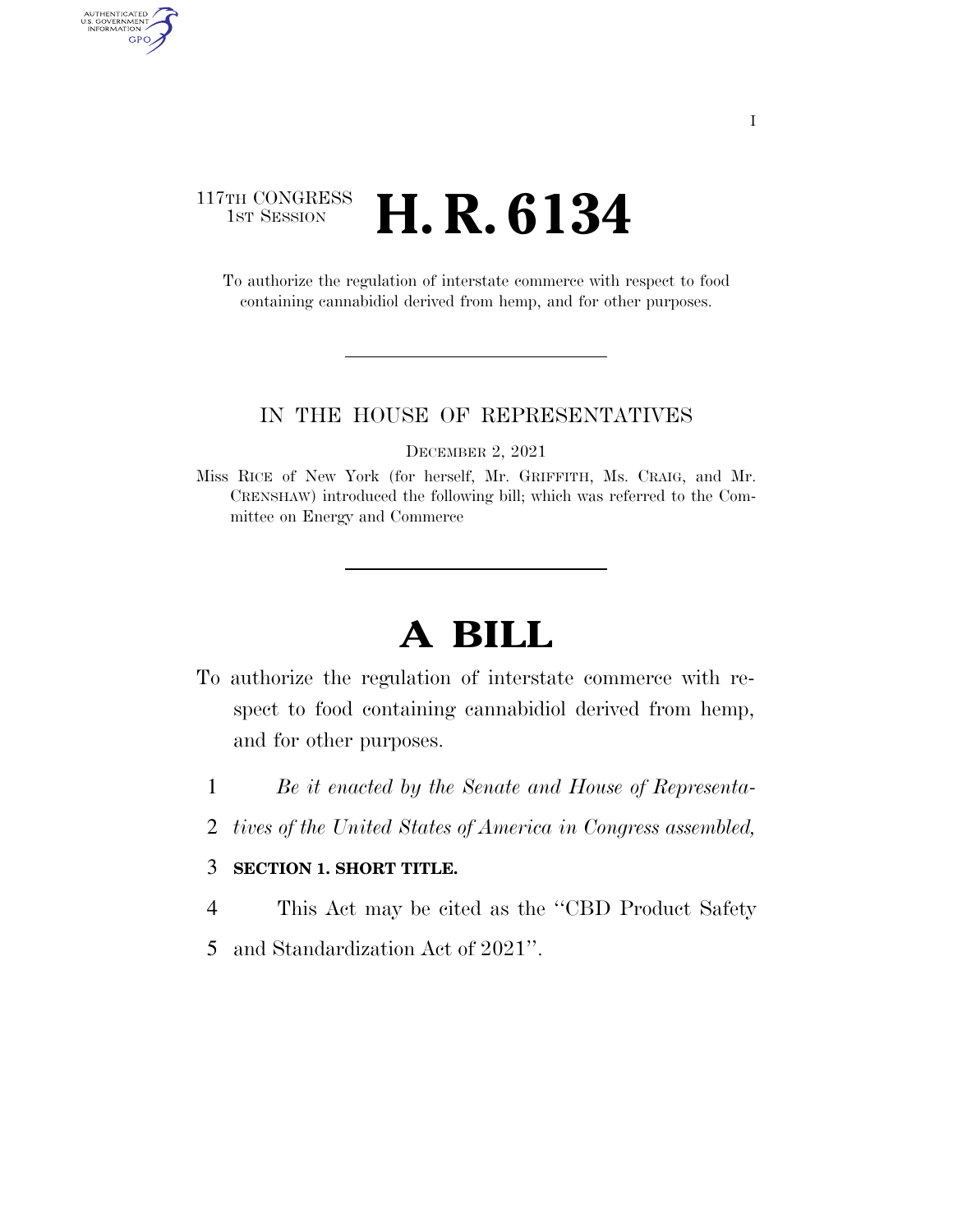# **SEC. 2. REGULATION OF INTERSTATE COMMERCE WITH RE- SPECT TO FOOD CONTAINING CANNABIDIOL DERIVED FROM HEMP.**

 (a) STANDARDS AND REGULATIONS.—Chapter IV of the Federal Food, Drug, and Cosmetic Act (21 U.S.C. 342 et seq.) is amended by inserting after section 409 the fol-lowing:

## **''SEC. 409A. FOOD CONTAINING CANNABIDIOL DERIVED FROM HEMP.**

 ''(a) STANDARDS.—The standards specified in this section for a food (other than a dietary supplement) con- taining cannabidiol derived from hemp (as defined in sec- tion 297A of the Agricultural Marketing Act of 1946) are that the food—

- 15  $\frac{15}{15}$   $\frac{15}{15}$
- $\mathcal{L}(\mathbf{A})$  in conformity with a regulation issued 17 pursuant to section  $409(c)(1)(A);$

 ''(B) the subject of a notice submitted to the Secretary under subpart E of part 170 of title 21, Code of Federal Regulations (or any successor regulations); or

 $\cdot$  (C) generally recognized, among experts qualified by scientific training and experience to evaluate its safety, as having been adequately shown through scientific procedures to be safe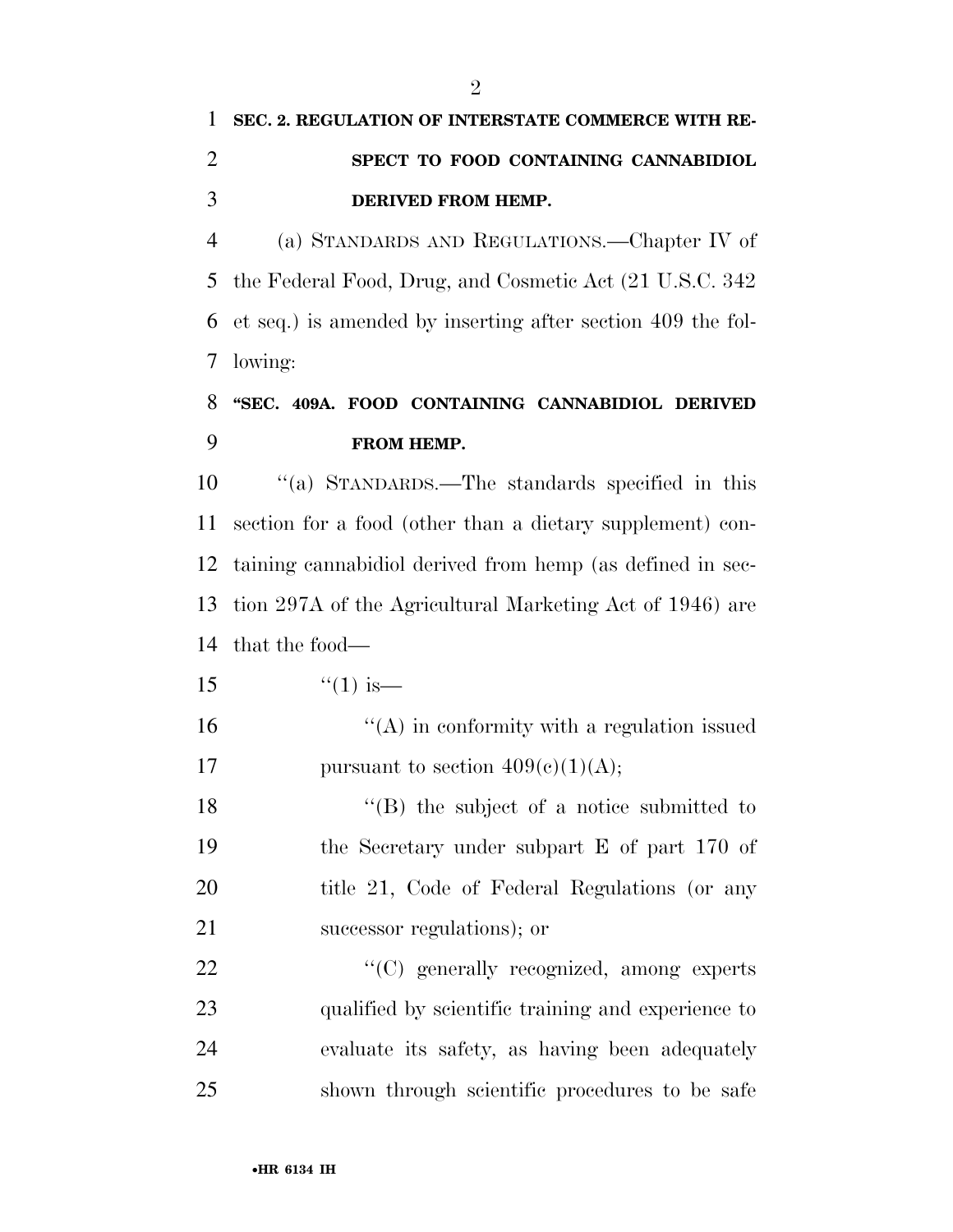| $\mathbf{1}$   | under the conditions of its intended use, within            |
|----------------|-------------------------------------------------------------|
| $\overline{2}$ | the meaning of section $201(s)$ ; and                       |
| 3              | $\lq(2)$ complies with all other applicable require-        |
| 4              | ments under, or pursuant to, this Act and the Fair          |
| 5              | Packaging and Labeling Act.                                 |
| 6              | "(b) REGULATIONS.—The Secretary shall issue,                |
| 7              | through notice and comment rulemaking pursuant to sec-      |
| 8              | tion 553 of title 5, United States Code, regulations speci- |
| 9              | fying, with respect to a food containing cannabidiol de-    |
| 10             | rived from hemp—                                            |
| 11             | $\cdot$ (1) a maximum amount of cannabidiol derived         |
| 12             | from hemp per serving;                                      |
| 13             | $\lq(2)$ labeling and packaging requirements; and           |
| 14             | "(3) conditions of intended use, including any              |
| 15             | conditions specific to a food category described            |
| 16             | under subpart A of part $170$ of title 21, Code of          |
| 17             | Federal Regulations (or any successor regulations).         |
| 18             | "(c) EFFECTIVE DATE.—The standards under this               |
| 19             | section shall apply beginning on the date of enactment of   |
| 20             | the CBD Product Safety and Standardization Act of           |
| 21             | 2021, regardless of whether regulations have been issued    |
| 22             | under subsection $(b)$ .".                                  |
| 23             | (b) PROHIBITED ACTS.—Section 301(ll) of the Fed-            |
| 24             | eral Food, Drug, and Cosmetic Act (21 U.S.C. 331(ll))       |

is amended, in the matter preceding paragraph (1), by in-